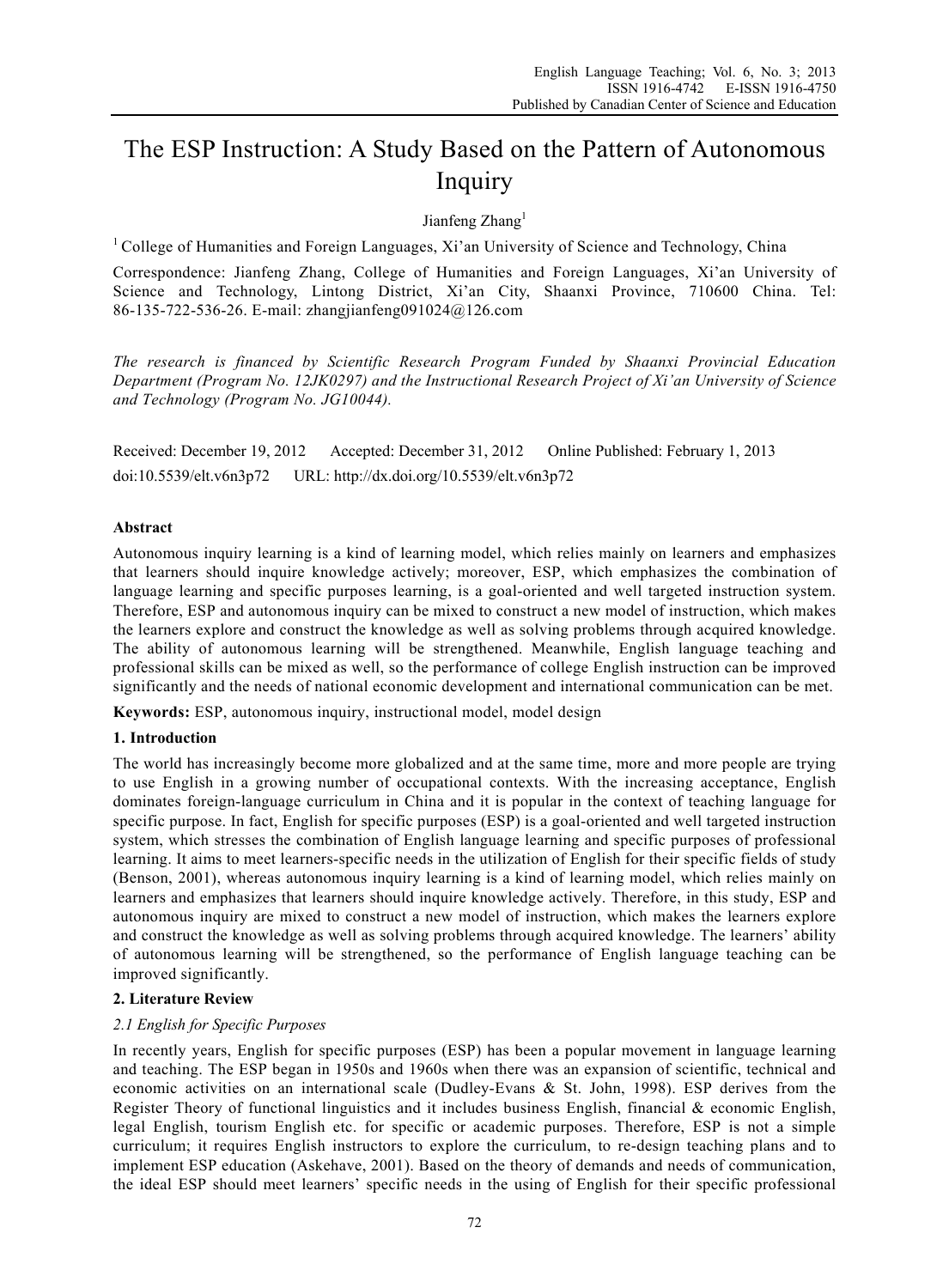fields of study; the contents of ESP instruction should correlate with the specific major or career; vocabulary, structure and discourse of ESP should adapt to the specific utilization of English so that ESP is totally different from the English for general purposes (EGP).

The teaching ESP started very early in China but it has developed so slowly. The theoretical basis and instructional experience are so weak and limited that the provision of ESP courses in universities of China is lack of ESP background among general English instructors (Chen, 2000). Generally speaking, in the real process of teaching, there are two major instructional models: one is the traditional teaching EGP. This approach leads to more emphasize on the vocabulary, grammar and syntax of components of English language learning, (Nurweni, 1999). No systematic ways are adopted to assist college students in noticing sufficiently professional knowledge as expected. Usually, the instructors resort to translating technical textbooks into Chinese sentence by sentence. So ESP learners do not see the need to read an original textbook in English. Another teaching model stresses the learning and acquisition of the professional skills or techniques. Eventually, the ESP instruction becomes bilingual teaching. These two models ignore learners' ability of autonomous learning and affect the improvement of communication; therefore, learning motivation is hard to be activated and the performance of teaching is ineffective. This kind of phenomenon is not unique to China, though. It seems to be very common through the world (Grabe & Stoller, 1997).

In addition, nowadays ESP textbooks that are used in most universities are produced by their own teachers. Not only are the number of textbooks insufficient, but also the content is out of date, so that the teaching coverage is very narrow and teaching ESP cannot embody the latest tendency of a specific field (Robinson, 1991). Meanwhile, these textbooks lack definite instructional objectives and the systematicness and consistency of instructional content is not very apparent. Moreover, curriculums don't have corresponding courseware basically so that the using of ESP textbooks is relatively disorganized. The problems which exist in ESP instruction have hindered the development of ESP in China. Therefore, it is necessary and significant to construct a new model of ESP instruction which can fully focus on learner-centered and content-based approaches.

#### *2.2 The Theoretical Basis of Autonomous Inquiry*

The autonomous inquiry, which is mainly based on cognitive psychology, humanistic psychology and constructivism, is a generic skill that has the ability to detect gaps in knowledge itself and overcome them through critical reflection and choice of the best action to fill these gaps. Three levels are defined:

Level 1: participate and collaborate in the teamwork, once the objectives and responsibilities have been defined and a strategy has been collectively defined.

Level 2: help to strengthen the team, planning objectives, working efficiently and promoting the team communication, cohesion and distribution of tasks.

Level 3: lead and stimulate team works solving possible conflicts, appreciating the work done by others and evaluating the effectiveness of the team and the presentation of the results. (ICE. 2011b).

*The National Science Education Standards* of America defines the autonomous inquiry as "students must involve in inquiry-oriented investigations in which they interact with their teachers and peers. Students establish connections between their current knowledge of science and the scientific knowledge found in many sources; they apply science content to new questions; they engage in problem solving, planning, decision making, and group discussions; and they experience assessments that are consistent with an active approach to learning." (National research Council, 1996)

Autonomous inquiry learning is a scientific and systematic learning model, which relies mainly on learners and emphasizes that learners should inquire knowledge actively (Qian, 2002). Learners should fulfill inquiring tasks and master the relevant theories and draw a conclusion via reading, observing, experimenting, thinking and discussion. Through active inquiry and construction, learners dominate the cognitive process, which language knowledge is absorbed and internalized so that the ability of communication can be improved significantly and the dominant position of learners has been strengthened. Learners need to actively think about what to do and how to do instead of accepting read-made conclusions which instructors or books provide. In addition, autonomous inquiry learning has also an important role in e-learning because the distance courses and the semi-distance courses are designed following only the principles of the student autonomy.

Therefore, in this study, ESP and autonomous inquiry are attempted to be mixed in order to construct a novel context of language and professional learning, which can tap consciousness, autonomy and creativity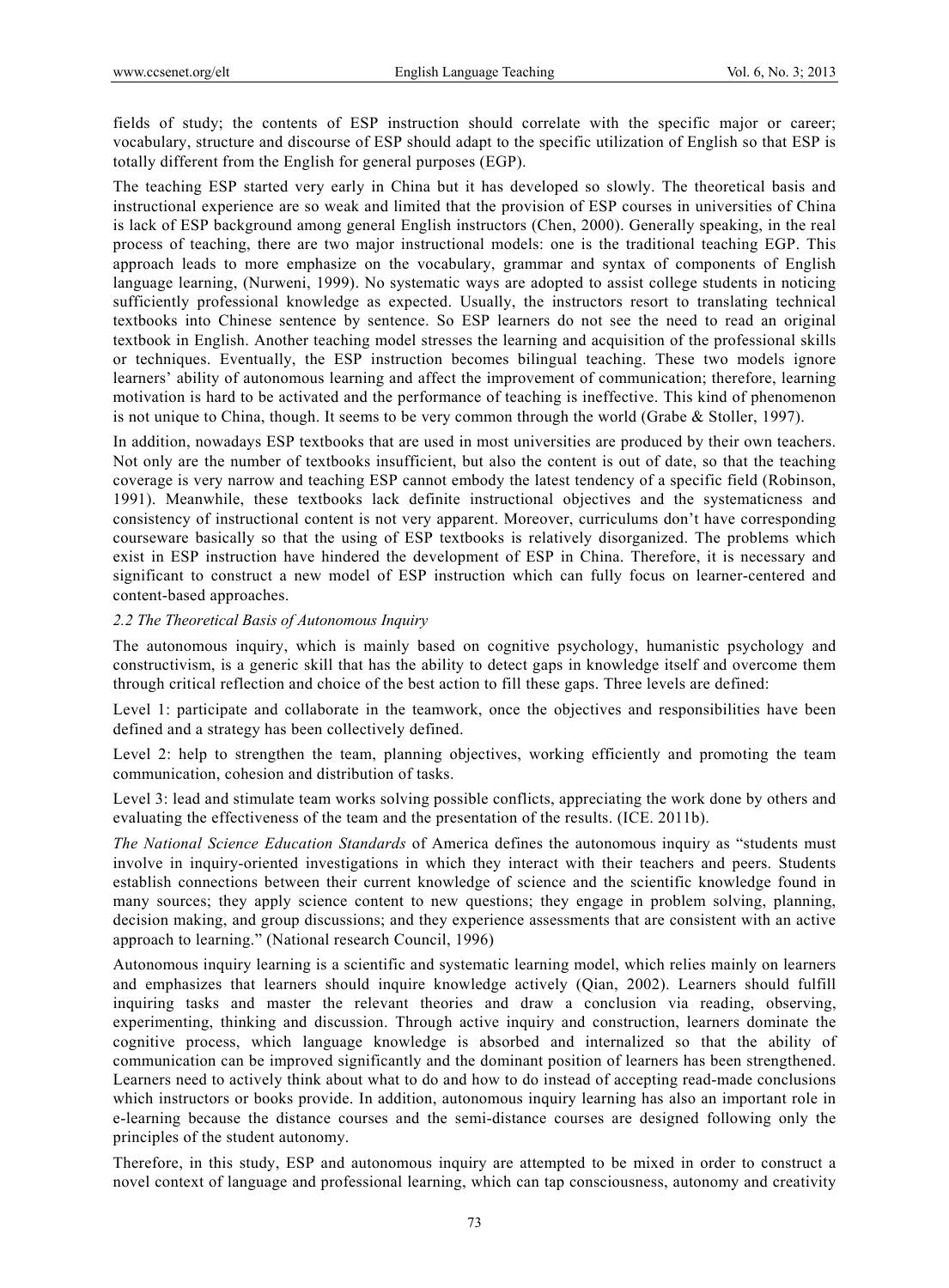of learners so that English learning motivations are able to be completely activated. Gradually, learners are no longer accepted knowledge passively and blindly. On the contrary, learners can predominate the process of cognition and knowledge construction.

### **3. A Design of ESP under Autonomous Inquiry**

#### *3.1 Traditional ESP Instruction*

At present, the ESP instruction in China ignores learners' ability of autonomous learning. Instructors only utilize textbooks to input linguistic forms and the knowledge of a specific field. Generally speaking, instructors usually follow this pattern, which is shown in figure 1.



Figure 1. Traditional Teaching and Learning Model

Firstly, to activate learners' learning motivations, language samples are analyzed and explained deliberately by teachers. Then lessons which have been learned are reviewed again and the new one will be followed. With repeated practices and language testing, finally the language knowledge of a specific field is hoped to be acquired. In this teaching and learning model, however, instructors and learners are unable to interact well, so the performance of ESP instruction is usually ineffective.

#### *3.2 ESP under Autonomous Inquiry*

After the careful analysis of the features of ESP instruction and the reference of the traditional teaching and learning models in China, a new model of instruction, which is based on theories of cognitive psychology and constructivism, has been established. As a kind of instructional model, it should possess the generality and inclusiveness. In addition, this model should also be opened and it owns some distinct variables which have certain generative abilities. The model is shown in figure 2.



Figure 2. ESP under Autonomous Inquiry

Firstly, ESP instruction should be divided into two parts: instructors and learners. As the administrators and supervisors in the instructional activities, ESP instructors should carefully analyze the demands and needs of learners in a specific field so that the content of instruction can be involved in the learning tasks. Then, instructors need seriously screen and raise moderate questions which are valuable and logical. As inquiring tasks, these questions are posed in order to attract the attention of learners and to make them interested in the learning content to arouse their curiosity and stimulate motivations. Instructors, therefore, play a role of director in teaching ESP and their functions are not dropped but rose in that the preparing for curriculums is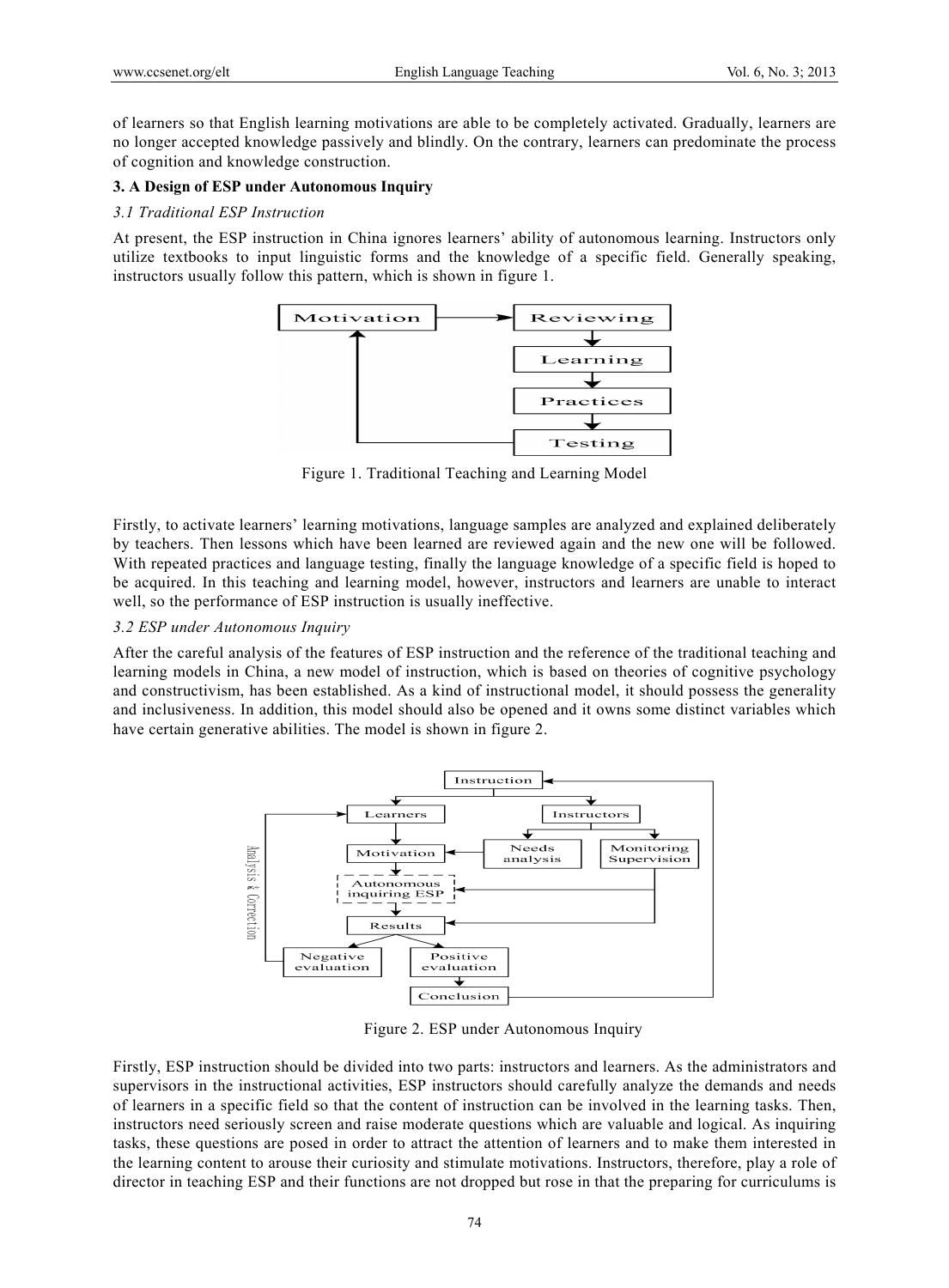increased massively. Instructors have to carefully consider the content, teaching details, open discussion, time management and classroom organization etc. Usually, instructors should briefly introduce the phonetics, grammar, communicative functions and cultural backgrounds so the difficulties of language can be solved at the beginning of the curriculum. Moreover, they are expected to collect and list all valuable topics to enlighten learners' critical thinking and successfully stimulate motivation by deliberate-deigned brain storms and make good preparation for learners' autonomous inquiry.

Next, during the learner-oriented process of ESP under autonomous inquiry, learning teams should be distributed cautiously. The main purpose is to promote the development of learners' language expression ability, professional skills and cooperative capabilities. It is the key step that developing the cooperative inquiring tasks, drafting the reasonable plans, choosing the appropriate methods and starting the inquiring process is in ESP instruction.

Finally, ESP instructors must test and evaluate learners' achievements comprehensively. The evaluation should be divided into the positive and negative parts (Shee, 2008). If the evaluation is positive, that means the whole learning activities have completed. Learners have reached the requirements of the curriculum and they are able to use English in a specific field for meaningful communication and can solve some professional problems. Therefore, they should have higher demands and needs of learning so a new cycle of autonomous inquiry can begin. On the other hand, if the evaluation is negative, that means these activities are unable to finish successfully. Instructors should analyze and correct the existing problems. Inquiring tasks should be redesigned so that learners can start a new inquiry to achieve ultimate purposes of the course.

#### *3.3 A Flowchart of ESP under Autonomous Inquiry*

During the process of ESP instruction, with the directing of instructors, learners have completed the inquiring tasks via autonomous and collaborative learning. The flowchart can be seen in figure 3.



Figure 3. Flowchart of ESP under Autonomous Inquiry

ESP is a learner-centered curriculum where learners can actively and internally acquire specific knowledge with the directing and aiding of instructors. So after the learners' learning motivations have been stimulated successfully, what learners' needs are to obtain the basic knowledge of language and authentic communicative context. And then, learners should understand the learning tasks and actively construct the learning outline according to the specific targets of the curriculum. During the learning process, they should actively observe and think in order to form a leap and generate internal driving forces which can aid them to organize the information, to store the information and to fetch the information so that inquiring activities can be developed further.

Therefore, in the process of autonomous inquiry, learners can utilize Internet to help them complete inquiring tasks. Autonomous learning and collaborative learning are two major approaches that are so popular at present. In other words, compared with learners as the main part of the ESP curriculum, instructors are only directors and promoters.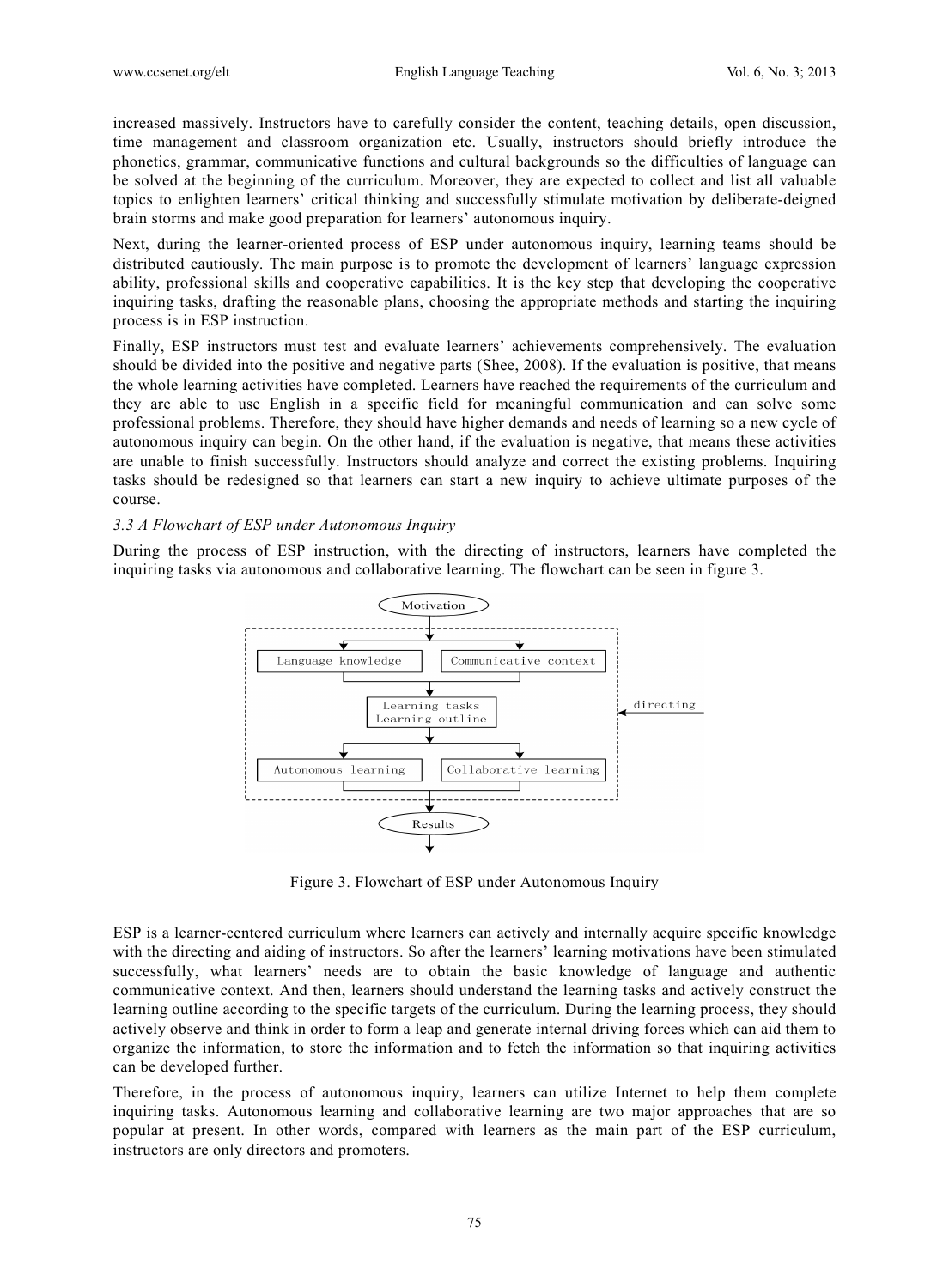Generally speaking, in the module of autonomous learning, learners are allowed to fully use information from Internet, online resources, free courseware and simulation software that can imitate authentic language environment for them to inquire. However, some problems may occur and can't be effectively solved by autonomous learning so the collaborative learning is also very necessary. In the module of collaborative learning, learners share information and recourses to settle these problems. Nowadays, the reach of the Internet makes it possible to unite geographically-scattered learners in a virtual classroom. Methods such as BBS, ICQ, and MSN etc. will allow learners both to proceed at their own pace, and to intact with one another and their instructors so that all problems can be solved and the results of inquiring tasks are formed. As a whole, during those two learning methods, learners dominate the cognitive process by active inquiry, thinking and construction of English language knowledge and professional skills so that when they improve their language proficiency quickly, they gain knowledge of specific fields as well.

Finally, after a series of autonomous inquiry, learners need comb and summarize their information and materials so that results can be collected and conclusions will be drawn. Sometimes, different teams have different attitudes towards a same question, but they must express their views very clearly because those results will be discussed in the classroom.

In short, learners can continuously develop their abilities and potential in the ESP instruction which is under the pattern of autonomous inquiry. When they fulfill the current inquiring tasks, they are still faced with learning tasks independently and they need to improve themselves on end. If language learning and profession skills can mixed well under autonomous inquiry, the performance of ESP instruction will be improved and the effect of language learning will be strengthened as well.

### **4. Conclusion**

The ESP instruction which is based on the pattern of autonomous inquiry has changed the traditional teaching models and has stimulated learners' learning motivations greatly in order to enhance their self-taught abilities, communicative abilities, logical and critical thinking. Because of the features of interdiscipline in ESP curriculum, it is unlikely and unpractical to set up a unified model. But in the long-run, the combination of ESP and autonomous inquiry can maximally mobilize learners' enthusiasm and cultivate their spirits of active learning and innovative learning. If the knowledge structure can be optimized and the good learning habits are able to be formed, learners will own lifelong benefits so it also helps to train diversified and interdisciplinary talents who can meet the needs of development of industrialized society.

However, because of the features of ESP and imbalance of regional distribution of educational resources, in the practical teaching process, the phenomena of coexistence of a variety of English instructional models will still exist in quite a long period time. In addition, an empirical evaluation of this theoretical model should follow this study.

#### **References**

- Askehave, I., Swales, J. (2001). Genre identification and communicative purpose: a problem and a possible solution. *Applied Linguistics, 22*(2), 195-212. http://dx.doi.org/10.1093/applin/22.2.195
- Benson, P. (2001). *Teaching and researching autonomy in language learning.* London: Longman.
- Chambers, F. (1980). A re-evaluation of needs analysis in ESP. *English for Specific Purposes Journal, 1*(1), 25-33. http://dx.doi.org/10.1016/0272-2380(80)90007-4
- Chen, T. Y. (2000). Self-training for ESP through action research. *English for Specific Purposes, 19,*  389-402. http://dx.doi.org/10.1016/S0889-4906(00)00008-9
- Dudley-Evans, T., & St. John, M. (1998). *Developments in ESP: A multi-disciplinary approach*. Cambridge: Cambridge University Press.
- Grabe, W., & Stoller, F. (1997). Reading and vocabulary development in a second language: a case study. In Coady, J., & Huckin, T. (Eds.), *Second Language Vocabulary Acquisition*. Cambridge University Press, New York.
- ICE. (2011b). Guia per desenvolupar les competències genèriques en el disseny de titulacions. Treball en equips. Barcelona: Universitat Politècnica de Catalunya. Institut de Ciències de l'Educaciô (ICE), Retrieved from http://www-ice.upc.edu/
- National research Council. (1996). *The National Science Education Standards*. Washington D.C: National Academy Press.